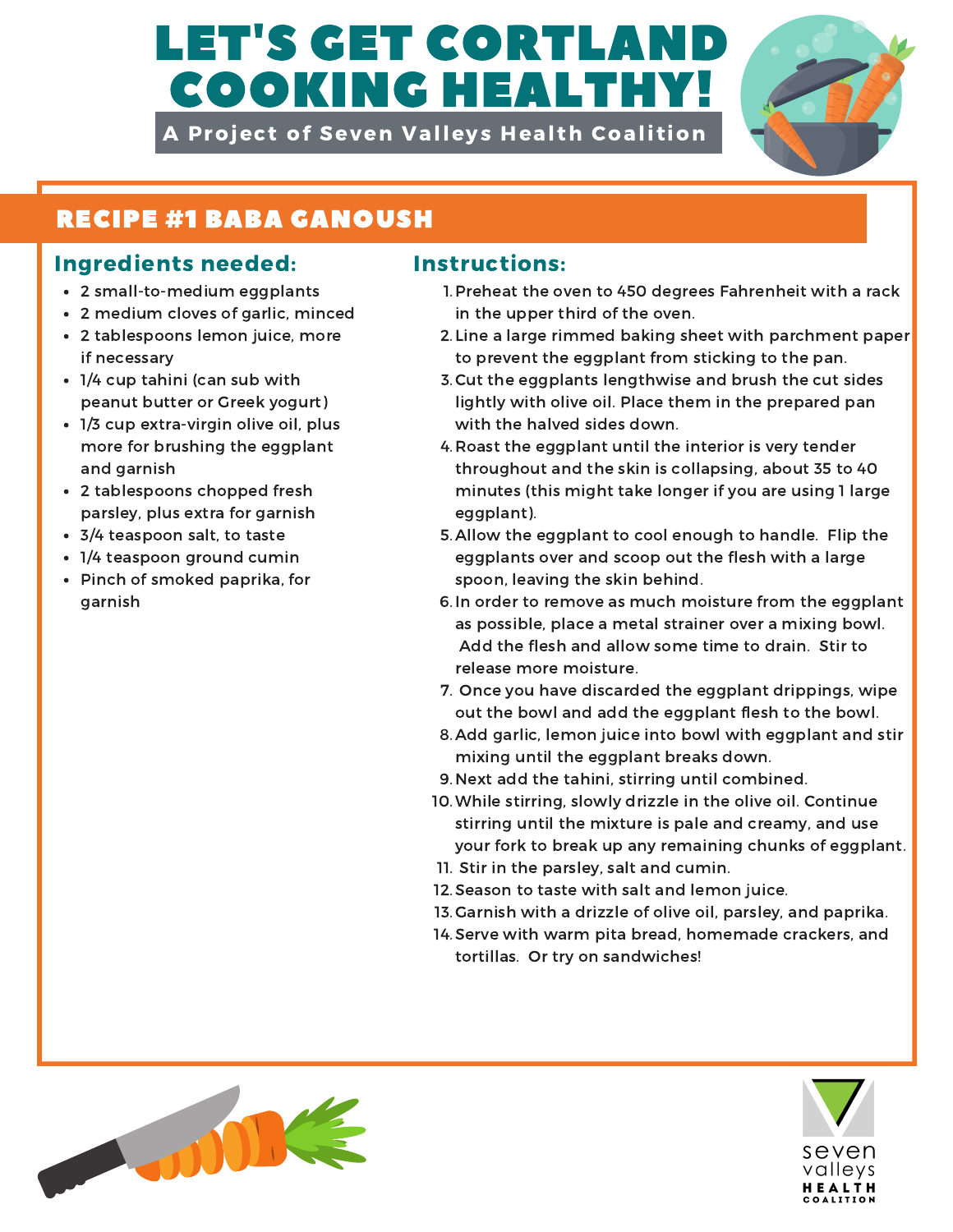# LET'S GET CORTLAI COOKING HEALTHY!

A Project of Seven Valleys Health Coalition



### RECIPE #2 WHEAT BERRY RISOTTO

### Ingredients needed: Instructions:

- 1 cup hard wheat berries
- 11/2 quarts stock, warmed
- 1/2 onion diced (choose your favorite - chicken, beef, vegetable)
- 1 cup shiitake mushrooms, diced
- 1 cup celery, diced
- 1/2 cup white wine (optional)
- 1/4 cup olive oil
- 3 cloves garlic, minced
- 1 teaspoon red pepper flakes (optional)
- 1/2 cup fresh parsley or celery leaves chopped
- (garnish)
- 1/2 cup Parmesan cheese (garnish)

- 1. Add your stock to a large pot and get it simmering over medium heat. It just needs to be warm, not boiling hot.
- 2. In a separate skillet, add olive oil, minced garlic cloves, and red pepper flakes. Cook over low heat for about 5-6 minutes.
- 3. Add onions, celery, and mushrooms. Turn heat up to medium and cook until veggies start to soften, about 4 minutes.
- 4. Add wheat berries to the pan and cook for about a minute to warm wheat berries.
- 5. If using-add white wine to pan and stir until wine is evaporated.
- Working about 1 cup at a time, ladle stock into 6. wheat berry mixture.
- 7. Stir well and cook until pan is almost dry, then add another cup. It will probably take about an hour for the wheat berries to soften up and you'll probably use close to 5 or 6 cups of liquid. You don't need to stir it continuously though like you normally do with risotto. It's okay to let it sit for a few minutes.
- When wheat berries are soft, but still have a bit 8. of a bite to them, remove from heat.
- 9. If you are crunched for time, try cooking the wheat berries ahead of time. When cooking wheat berries use a 4-5:1 ratio ex: 1 cup wheat berries to 4-5 cups liquid. You can always drain off extra liquids if needed. If you have an InstaPot you could use the rice setting.